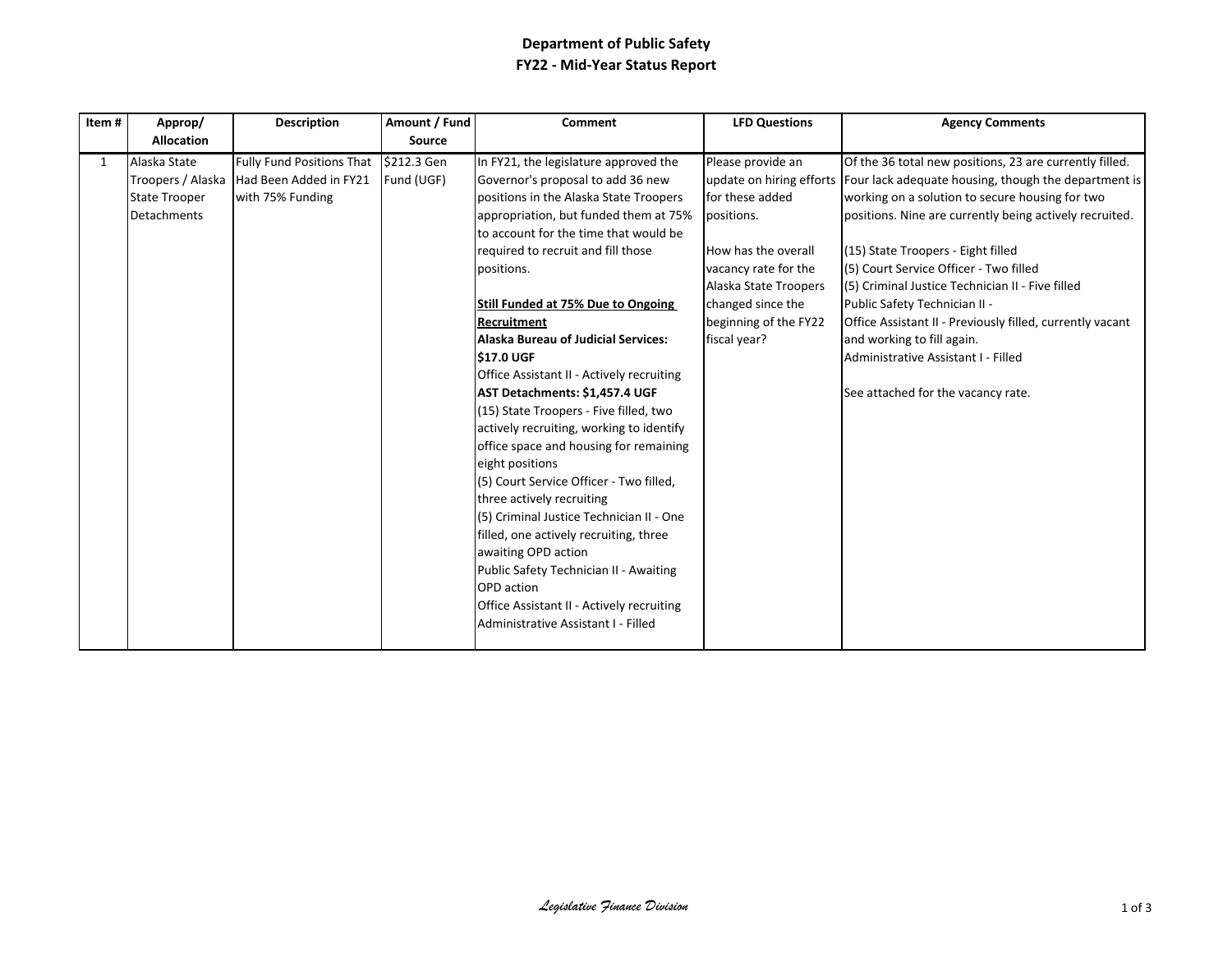## **Department of Public Safety** FY22 - Mid-Year Status Report

| Item#          | Approp/<br><b>Allocation</b>                                                                                           | <b>Description</b>                                                                                                                          | Amount / Fund<br>Source              | <b>Comment</b>                                                                                                                                                                                                                                                                                                                                                                                                                                                                                                                                                                                                                                                                                                                                   | <b>LFD Questions</b>                                                                | <b>Agency Comments</b>                                                                                                                                                                                                                                                                                                                                                                                                                                                                                                                                       |
|----------------|------------------------------------------------------------------------------------------------------------------------|---------------------------------------------------------------------------------------------------------------------------------------------|--------------------------------------|--------------------------------------------------------------------------------------------------------------------------------------------------------------------------------------------------------------------------------------------------------------------------------------------------------------------------------------------------------------------------------------------------------------------------------------------------------------------------------------------------------------------------------------------------------------------------------------------------------------------------------------------------------------------------------------------------------------------------------------------------|-------------------------------------------------------------------------------------|--------------------------------------------------------------------------------------------------------------------------------------------------------------------------------------------------------------------------------------------------------------------------------------------------------------------------------------------------------------------------------------------------------------------------------------------------------------------------------------------------------------------------------------------------------------|
|                |                                                                                                                        |                                                                                                                                             |                                      |                                                                                                                                                                                                                                                                                                                                                                                                                                                                                                                                                                                                                                                                                                                                                  |                                                                                     |                                                                                                                                                                                                                                                                                                                                                                                                                                                                                                                                                              |
| $\overline{2}$ | <b>Village Public</b><br>Safety Officer<br>Program / Village<br><b>Public Safety</b><br>Officer Program                | <b>Implement Operating</b><br><b>Reductions to Maintain</b><br>Department's Core<br><b>Activities</b>                                       | (\$340.8) Gen<br>Fund (UGF)          | The Department identified potential<br>savings in the Village Public Safety<br>Officers (VPSO) administrative expenses.<br>While this decrement did not impact the<br>grants line, this funding could have been<br>transferred to the grants line where<br>VPSO grantee requests exceeded<br>available grant funding.<br>Fiscal Analyst Comment: In FY21, the<br>agency distributed all available grant<br>funds to VPSO grantees, and is working<br>with the recipients to ensure that the<br>funds are spent.                                                                                                                                                                                                                                  | Please describe the<br>impacts of this<br>decrement.                                | The program has not experienced a significant impact<br>due to the decrement at this time because the<br>decrement was for departmental administrative costs;<br>however, with the desire to increase the program<br>additional administrative funding may be needed in<br>the future.                                                                                                                                                                                                                                                                       |
| 3              | Council on<br>Domestic<br>Violence and<br>Sexual Assault /<br>Council on<br>Domestic<br>Violence and<br>Sexual Assault | Sec 22, HB 69 ARPA<br><b>CSLFRF - Protecting</b><br>Alaskans: Grant Support<br>for Sexual Abuse, Human<br>Trafficking, and DV (FY21-<br>24) | \$8,000.0<br>CSLFRF (Fed)<br>MultiYr | The legislature appropriated American<br>Rescue Plan Act (ARPA) funding through<br>Coronavirus State and Local Fiscal Relief<br>Fund (CSLFRF) grant support for sexual<br>assault, human trafficking, and domestic<br>violence. COVID-19 isolation has been<br>linked to increased domestic violence;<br>this grant support will work towards the<br>CSLFRF allocation goal of protecting<br>Alaskans impacted by COVID-19. A total<br>of \$8 million will be distributed to<br>existing recipients of the Victims of<br>Crimes Act (VOCA) funding to ensure<br>that services can continue. The<br>appropriated amount is available over<br>several years to enable CDVSA to<br>gradually bring overall grant funding to a<br>sustainable level. | Was this Multiyear<br>appropriation sufficient<br>to meet the needs of<br>grantees? | This appropriation significantly helped CDVSA back-fill<br>reduced funding from our annual VOCA formula<br>funding, with a portion of the ARPA \$8.0 million<br>available to carry over into FY23. But the FY22 \$8.0<br>ARPA allocation will not fully meet the sub-grantee<br>needs for FY23 and will provide no additional funds<br>for FY24 and FY25. It is hoped that by FY23, the<br>CDVSA VOCA annual allocation will begin to increase,<br>due to the VOCA Fix legislation, unfortunately it will<br>still be significantly less than in past years. |